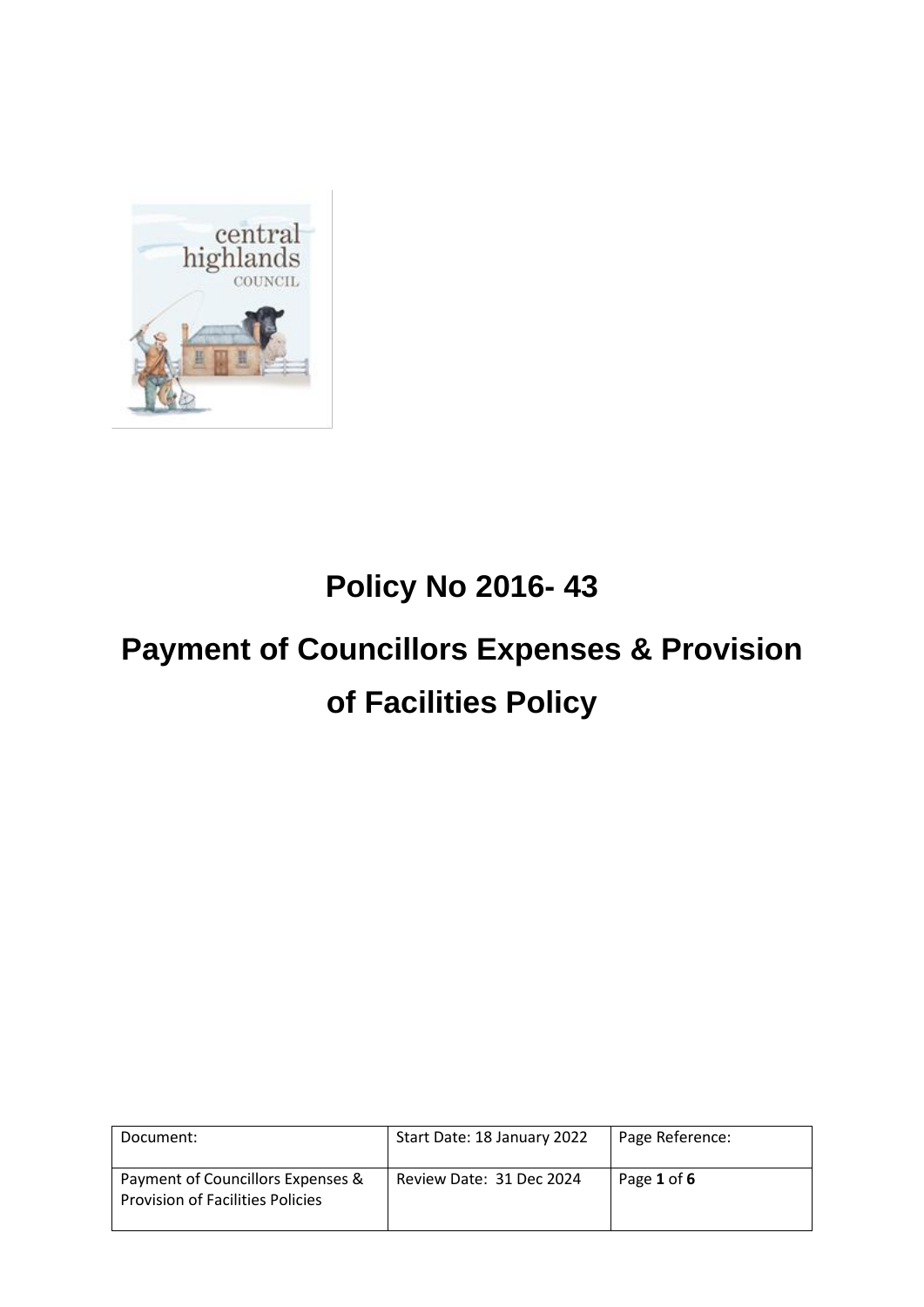# **1. INTRODUCTION**

This policy is prepared in accordance with Schedule 5 (1) & (2) of the Local Government Act 1993.

The policy aims to ensure that Councillors are provided with adequate and reasonable expenses and facilities to enable them to carry out their civic duty, and sets out procedures in relation to the claiming and payment of those expenses.

# **2. TRAVELLING EXPENSES**

The Council will pay to Councillors an allowance towards necessary out-of-pocket expenses for conveyance in travelling to discharge the function as a Councillor in respect of the following:

- a) to and from the meetings of Council, or meeting of any committee of the Council.
- b) upon inspections or business within the Council area with prior approval from any two of the following: Mayor, Deputy Mayor or General Manager.
- c) upon business of the Council, outside the Council area with prior approval from any two of the following: Mayor, Deputy Mayor or General Manager.
- d) to and from the Annual Conference of the Local Government Association of Tasmania, or to and from any meeting of any regional organisation committee to which Council sends a delegate.
- e) to and from any seminar/conference with relevance to local government with prior approval from any two of the following: Mayor, Deputy Mayor or General Manager.
- f) upon inspections for Council business as arranged by the General Manager. .
- 1.2 The travelling allowance shall be paid at the rate applicable to Council employees under the Local Government Award 2010, Section 15.2(i) Vehicle Allowance. The current rate is 88.00 cents per kilometre.

This allowance will be limited to 10,000 kilometres per annum for Councillors. In recognition of the extra travel requirements of the Mayor and Deputy Mayor, this limit is increased to 15,000 kilometres per year.

1.3 Clause 1.2 shall not apply to travel, either inside or outside of the Council, where alternative arrangements are made for travel. Councillors are encouraged to explore

| Document:                                                                    | Start Date: 18 January 2022 | Page Reference: |
|------------------------------------------------------------------------------|-----------------------------|-----------------|
| Payment of Councillors Expenses &<br><b>Provision of Facilities Policies</b> | Review Date: 31 Dec 2024    | Page 2 of 6     |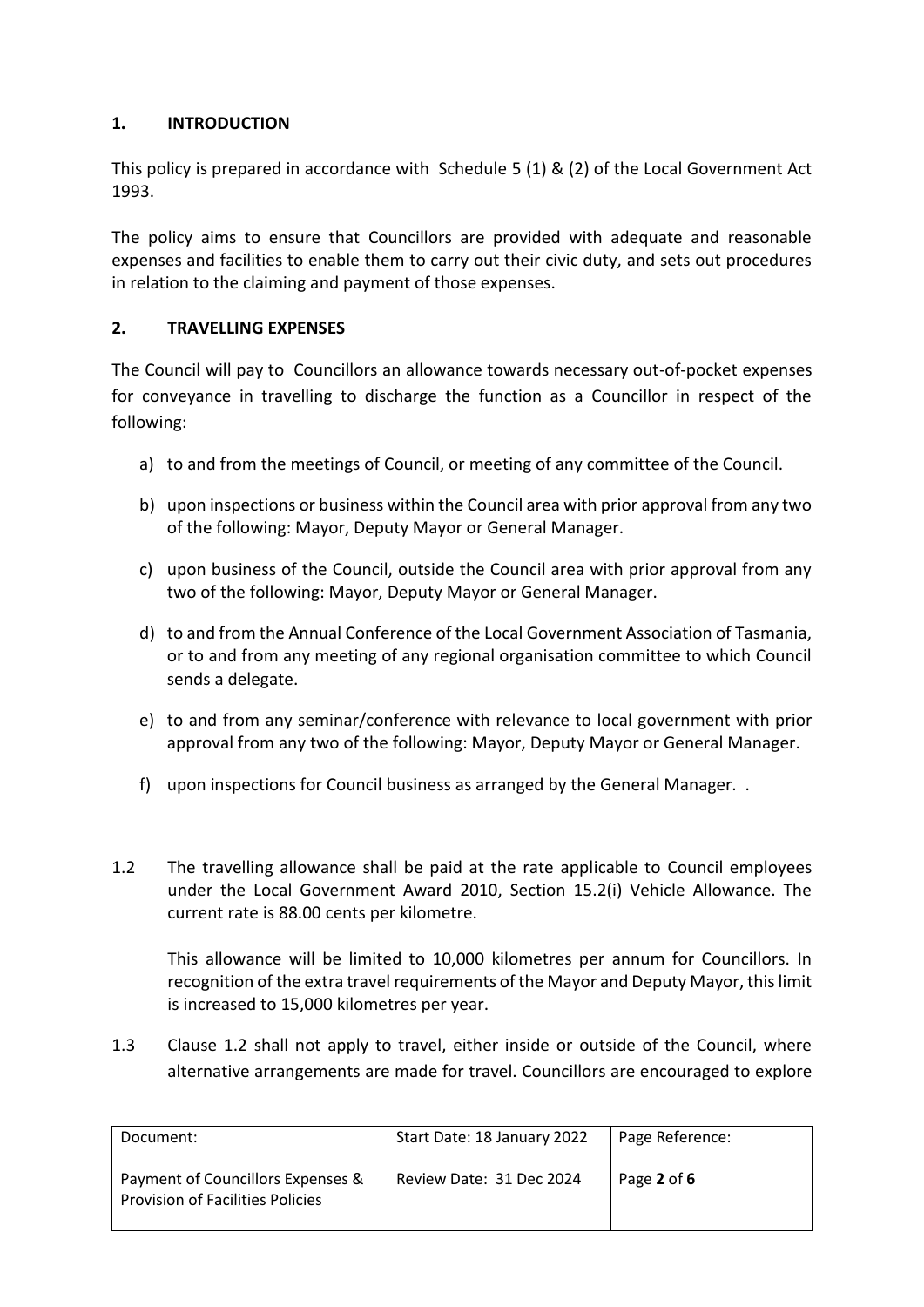travel-share arrangements amongst fellow Councillors or attendees in order to minimise travel costs to Council or to use the pool car which is based at Hamilton.

1.4 A Councillor shall not claim travel or other expenses where the expense would otherwise have been incurred as a result of private business.

Private business includes attending fund raising events or attending meetings where a Councillor may hold personal membership of the community organisations for example Lions Club of Bothwell & Districts; Bothwell Golf Club; Bothwell Cricket Club; Bothwell Gun Club; Great Lake Community Centre; Bothwell Tourism Association; Bothwell Golf Museum; Bothwell Spin In / Out; CWA; Parents and Friends Association; Bothwell Football Club; Health Action Team Central Highlands; Hamilton Agricultural Show Association; or Bothwell Licensed Anglers Association.

This clause does not apply if a Councillor attends in an invited official capacity to undertake a civic duty.

#### **2. MEAL ALLOWANCE**

- 2.1 For attendance at meetings of Council, or meetings of any committee of Council, of a duration exceeding 3 hours, a meal will be provided.
- 2.2 For attendance upon approved inspections or business of Council either, inside or outside the Council area, out-of-pocket expenses for meals will be reimbursed upon presentation of a claim for payment.

#### **3. PROVISION OF FACILITIES**

- 3.1 Council will provide the Mayor, the Deputy Mayor and other Councillors, secretarial support in respect of typing and postage of correspondence in relation to discharging their function as a Councillor.
- 3.2 The Mayor, Deputy Mayor and Councillors will be permitted to use the office telephones for calls in discharging their functions as a Councillor.

| Document:                                                                    | Start Date: 18 January 2022 | Page Reference: |
|------------------------------------------------------------------------------|-----------------------------|-----------------|
| Payment of Councillors Expenses &<br><b>Provision of Facilities Policies</b> | Review Date: 31 Dec 2024    | Page 3 of 6     |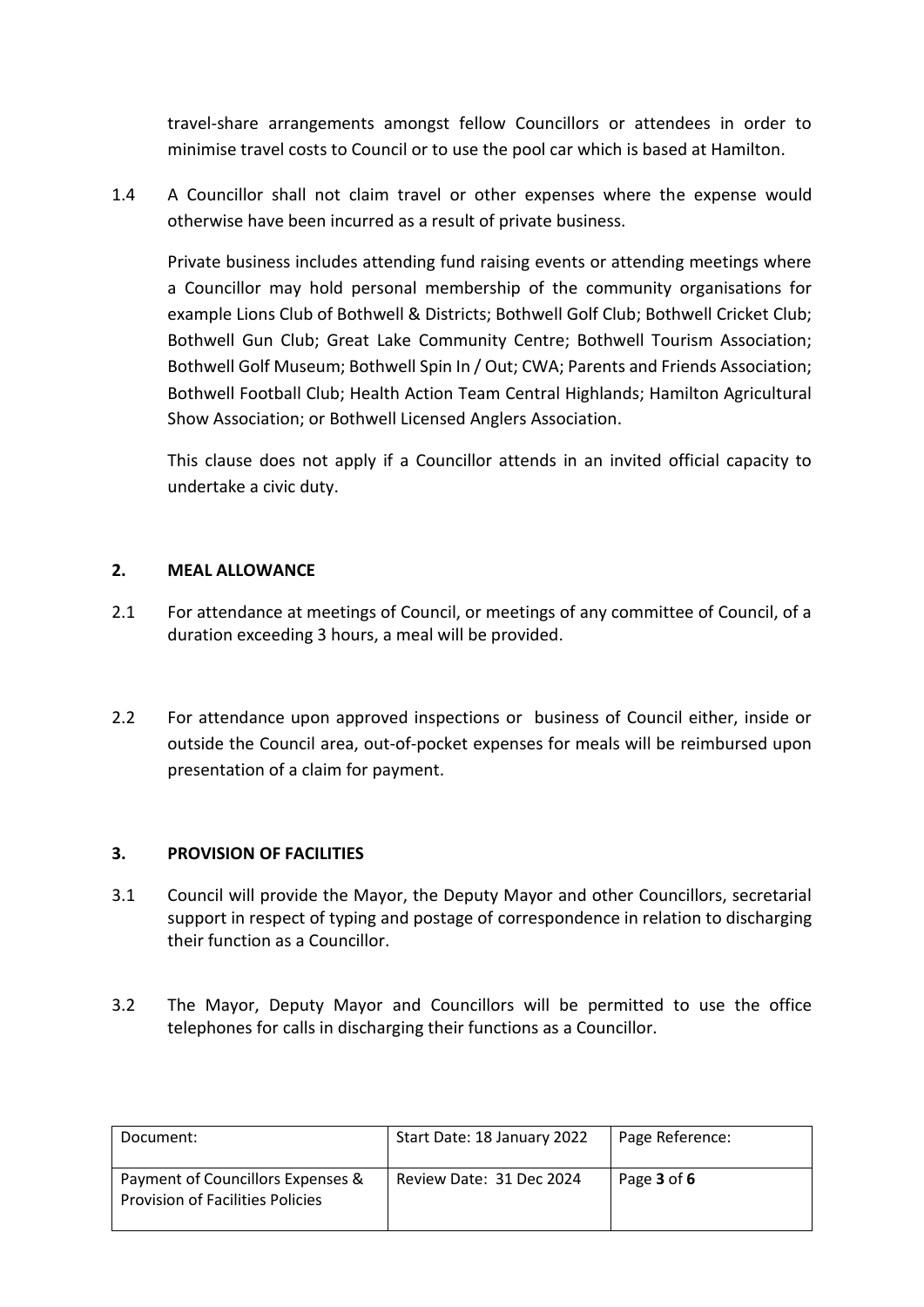- 3.3 The Mayor, Deputy Mayor and Councillors will be permitted access to Council facilities as required in the discharge of their functions as a Councillor.
- 3.4 All the above assistance provisions are to be arranged through office management with due regard to staff convenience and workload.

#### **4. INSURANCE**

4.1 Council will provide an insurance cover for the Mayor, the Deputy Mayor and other Councillors against personal injury, whether fatal or not, arising out of or in the course of the carrying out by such Councillors of any business of the Council for the performance by such Councillors of any function in his/her capacity as a member of the Council.

#### **5. CONFERENCES, SEMINARS AND SPECIAL FUNCTIONS**

- 5.1 The Council will pay on behalf of Councillors, registration costs in respect of attendance at any seminar or conference, in compliance with a resolution of Council.
- 5.2 The council will pay accommodation expenses for the attendance at the Annual Conference of the Local Government Association of Tasmania for the Mayor, Deputy Mayor and their spouses/partners at the median rate as advised on the conference program in compliance with a resolution of Council.
- 5.3 Where Councillors desire to attend a daily session of the Annual Conference of the Local Government Association of Tasmania, Council will pay, subject to a resolution of Council, the daily registration cost but any accommodation costs will be the responsibility of the Councillors themselves unless there is extenuating circumstances, where it is to be approved by two of either the Mayor, Deputy Mayor or General Manager.

#### 5.4 Special Functions

Where a special function is scheduled and attendance is desired by Councillors, those Councillors are to present details to the Mayor, Deputy Mayor or General Manager with two of the three authorized to approve Council payment of related expenses. As a condition of payment of expenses, Councillors are required to present a report on the function to Council at the following Council Meeting.

| Document:                                                                    | Start Date: 18 January 2022 | Page Reference: |
|------------------------------------------------------------------------------|-----------------------------|-----------------|
| Payment of Councillors Expenses &<br><b>Provision of Facilities Policies</b> | Review Date: 31 Dec 2024    | Page 4 of 6     |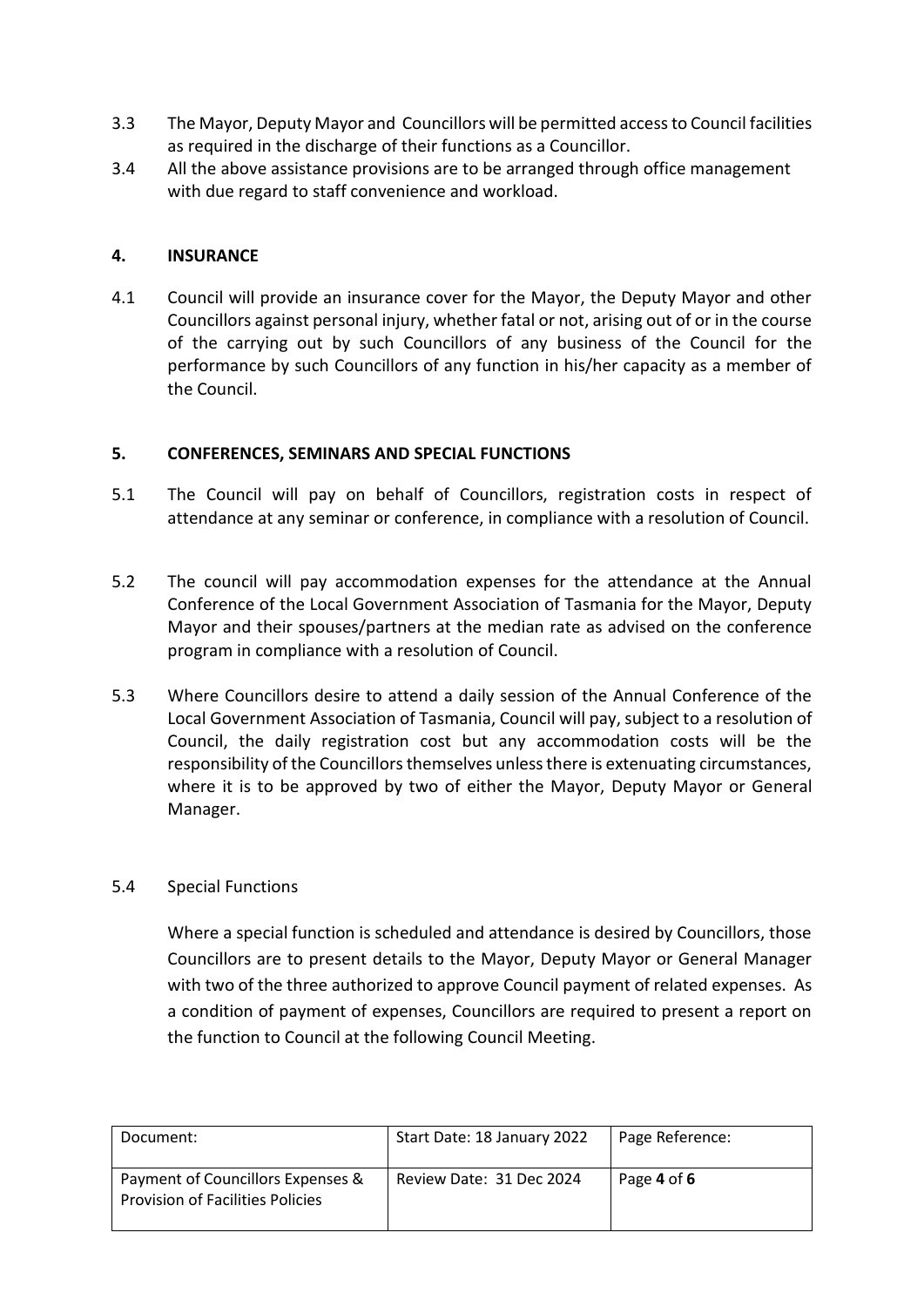#### **6. COUNCILLORS ALLOWANCE**

6.1 The Council shall pay, in accordance with Section 340A of the Local Government Act 1993, an annual allowance payable monthly in arrears.

# **7. COMMUNICATIONS**

- 7.1 The Mayor and Deputy Mayor shall be paid the following for carrying out his/her function of civic office:
	- (a) \$70.00 per month towards his/her home phone and internet plan;
	- (b) Mobile phone cap plan (plan to be the most beneficial available to Council);
	- (c) Reimbursement of STD calls made in connection with carrying out the functions of Council upon receipt of an itemised account;
	- (d) 75% of message bank charges; and
	- (e) Monthly rental of a dedicated fax line and all calls directly attributed to Council business.
- 7.2 All other Councillors will receive a flat rate of \$35.00 per month towards communication expenses in connection with carrying out their function of civic office.
- 7.3 Council will provide an IPad to Councillors to enable documents for meetings to be sent and viewed electronically. Council will pay the monthly plan. IPads are to be returned upon ceasing to be a Councillor.

# **8. CHILD MINDING**

- 8.1 Council will reimburse a Councillor for necessary, reasonable expenses incurred in carrying out the duties of office in relation to care of any child of the Councillor, including:
	- Attendance at Council and Council Committee meetings.

| Document:                                                                    | Start Date: 18 January 2022 | Page Reference: |
|------------------------------------------------------------------------------|-----------------------------|-----------------|
| Payment of Councillors Expenses &<br><b>Provision of Facilities Policies</b> | Review Date: 31 Dec 2024    | Page 5 of 6     |